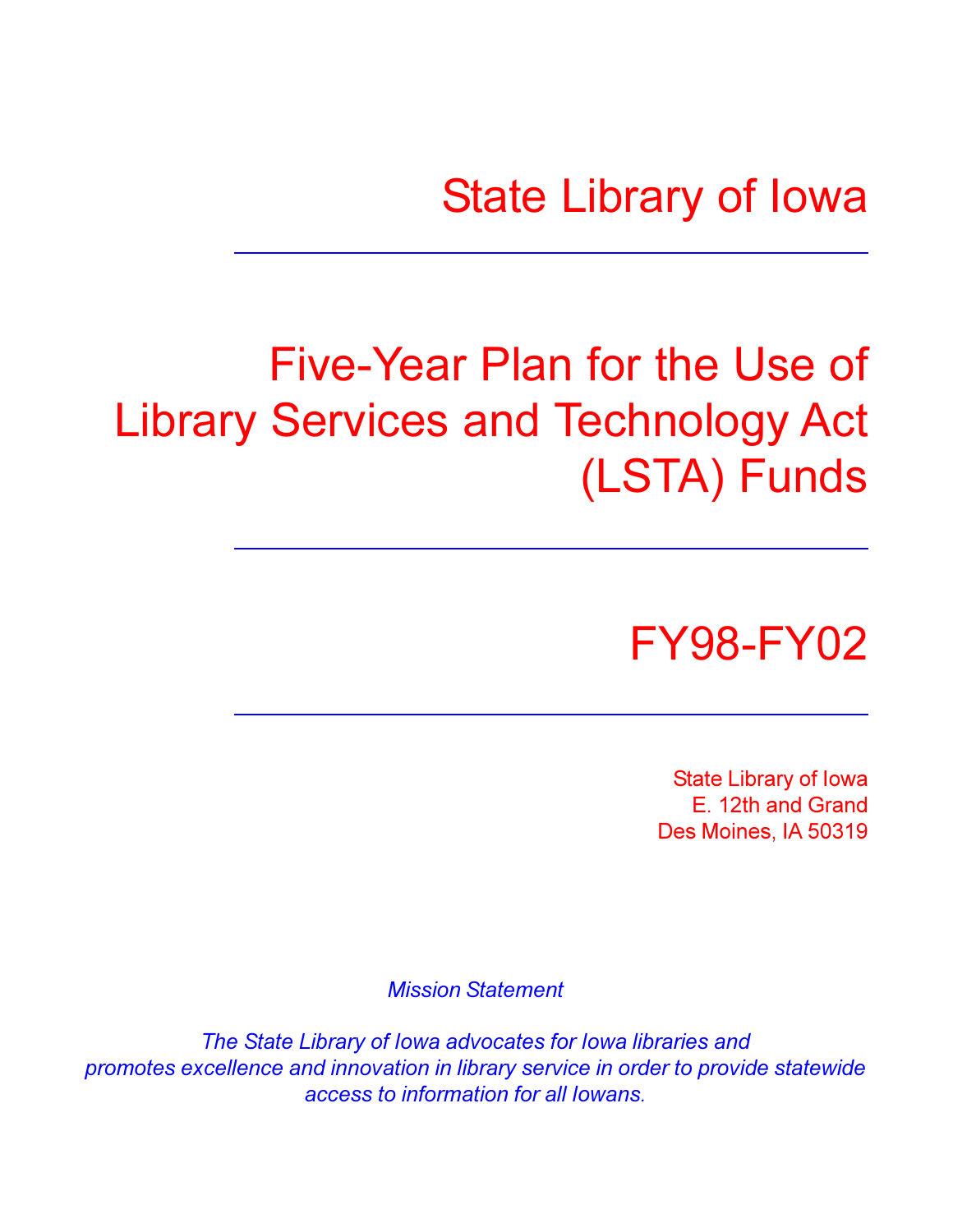State Library of Iowa Five-Year Plan for the Use of Library Services and Technology Act (LSTA) Funds **FY98 - FY02** 

Adopted by the Iowa Commission of Libraries July 24, 1997

The State Library would like to thank the LSTA Five-Year Plan Advisory Council, the LSCA Advisory Council, and the many individuals and representatives from libraries and other institutions and organizations in lowa who offered input for this document.

This document is available from:

Christie Brandau Assistant State Librarian **LSTA Program Coordinator** State Library of Iowa E. 12th and Grand Des Moines, Iowa 50319  $(515)$  281-4400 cbranda@mail.lib.state.ia.us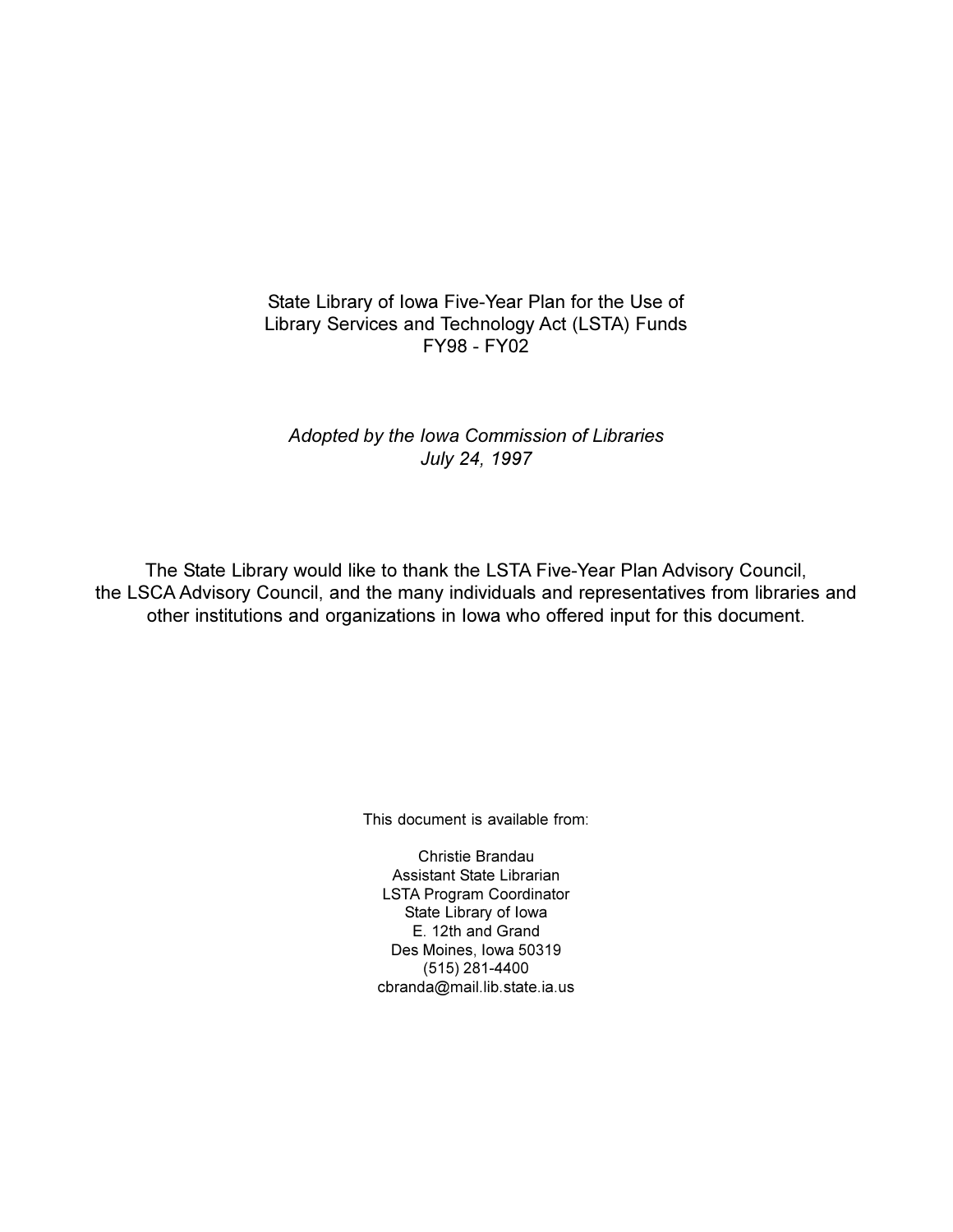### **Table of Contents**

| L    | 1                                                                        |
|------|--------------------------------------------------------------------------|
|      | Background of library service in lowa<br>1<br>А.                         |
|      | <b>B.</b><br>1                                                           |
| Ш.   | $\overline{4}$                                                           |
| Ш.   | 6                                                                        |
|      | Goal I: To provide all lowans with expanded access to                    |
|      | information and materials through the State of Iowa Libraries            |
|      |                                                                          |
|      | 6<br>А.                                                                  |
|      | Activities to meet identified needs/procedures to carry out<br><b>B.</b> |
|      | 6                                                                        |
|      | Methods of evaluation and timeline<br>$\overline{7}$<br>C.               |
|      | Goal II: To improve library service to lowans through                    |
|      | knowledgeable, well-trained staff and well-informed                      |
|      | 8                                                                        |
|      | 8<br>А.                                                                  |
|      | Activities to meet identified needs/procedures to carry out<br><b>B.</b> |
|      | 8                                                                        |
|      | Methods of evaluation and timeline.<br>9<br>$C_{\cdot}$                  |
|      | Goal III: To meet lowans' increasing demands for information             |
|      | and library services by identifying and encouraging resource             |
|      | 10                                                                       |
|      | Α.                                                                       |
|      | Activities to meet identified needs/procedures to carry out<br><b>B.</b> |
|      |                                                                          |
|      | $\mathcal{C}$                                                            |
|      | Goal IV: To provide state level leadership and services to               |
|      |                                                                          |
|      | А.                                                                       |
|      | <b>B.</b><br>Activities to meet identified needs/procedures to carry out |
|      | 14                                                                       |
|      | $C_{\cdot}$                                                              |
| IV.  | Plan for the expenditure of the 4% allowed for State Library agency      |
|      |                                                                          |
| V.   |                                                                          |
| VI.  | Plan for the implementation and dissemination of the LSTA Five-Year      |
|      |                                                                          |
| VII. |                                                                          |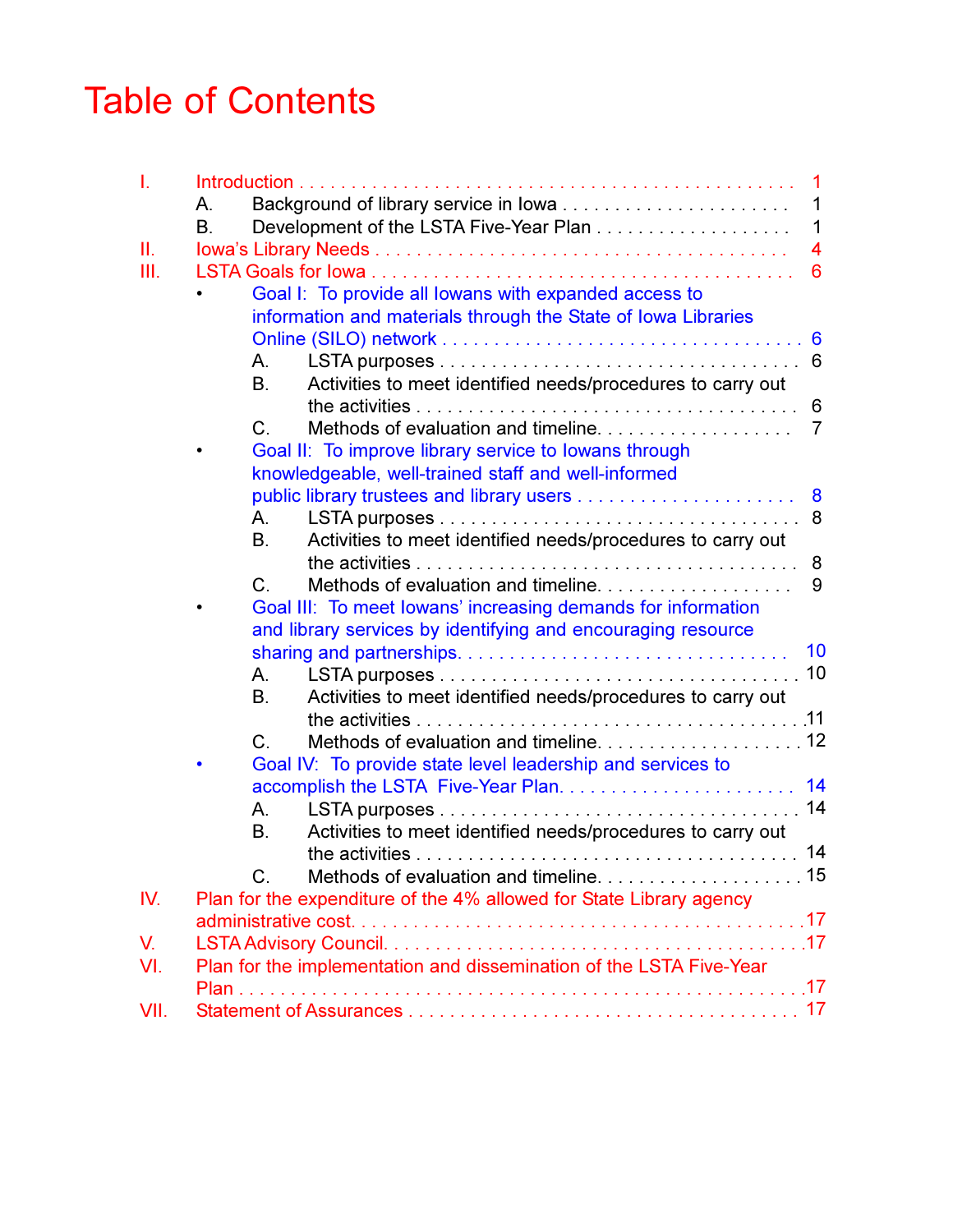### I. Introduction

A. Background of library service in lowa.

Currently in Iowa:

- Some residents have electronic access to information through their local library; others do not.
- Special populations (people with disabilities, limited-English speaking  $\bullet$ residents and individuals in state institutions) do not have full access to library and information services.
- The lower the income and educational level of the parents, the less likely  $\bullet$ a child three to eight years old has visited a library in the past year. (National Household Education Survey, 1991)
- $\bullet$ Approximately 47,841 people are institutionalized (correctional institutions, nursing homes, mental institutions, juvenile institutions and others).
- $\bullet$ Approximately 3.8 percent of 3-5 year olds were enrolled in Headstart in 1992, an increase of 40.8 percent from 1989 to 1992.

There are a total of 1,940 libraries in Iowa (public, school, academic, institutional, special and state agency) in a state with a population of approximately 2.8 million.

- $\bullet$ Public libraries number 536, and lowa ranks third nationally in the number of public libraries per capita. Nationally, Iowa ranks 10th in books owned per capita, 8th in circulation of materials per capita, and 13th in library visits annually per capita. There are 1.6 million registered borrowers in the state.
- There are 18 state agency libraries in lowa serving various state  $\bullet$ government departments.
- Nineteen institutional libraries serve the state. The total average daily  $\bullet$ population of the residential institutions is nearly 7,000.
- Higher education in Iowa includes 74 academic libraries.
- lowa public school library media centers support a population of 480,000  $\bullet$ students in 397 school districts. Those districts range in enrollment from 51 to over 30,000.
- Special libraries are located in hospitals, government agencies,  $\bullet$ educational institutions, museums, businesses, agricultural and manufacturing companies, publishing firms and banks. The 1997 lowa Library Directory lists 118 special libraries in Iowa.
- B. Development of the LSTA Five-Year Plan

The development of LSTA provided a significant change in the focus of federal library programs and a reassessment of the role of federal funds for libraries. The change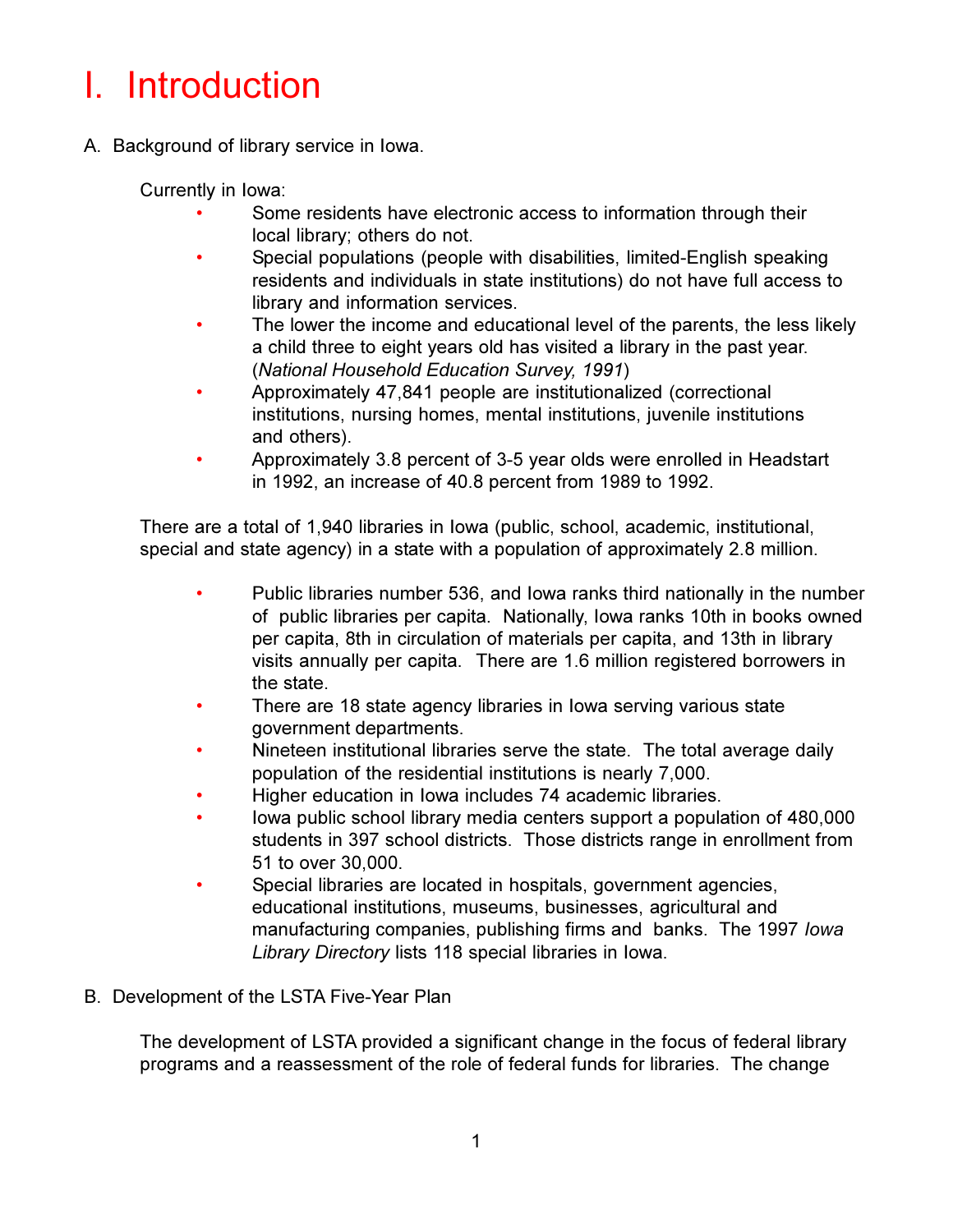is an opportunity to revisit the needs of libraries in the light of the statewide vision for library service, created by representatives of the lowa library community:

"Each lowan will have equal access to information and ideas in order to lead an enriched life through lifelong learning and to participate knowledgeably and productively in a democratic society."

The new federal legislation authorizing LSTA offered lowa an opportunity to:

- re-examine the strengths of lowa libraries and what is needed to reach the above vision for lowans:
- consider the accomplishments and lessons of the past;
- envision new goals;
- position libraries to meet the future demands of lowa residents for responsive, high quality library service.

In order to reassess the role of federal funds in lowa libraries, input was sought in 1997 from a broad cross-section of library users and the lowa library community:

- March 18: Focus group of Administrators of the Iowa Regional Library
- March 25: **LSCA Advisory Council.**
- $\bullet$ April 1: State Library staff.
- April 11-30: Survey posted on State Library web site.  $\bullet$
- $\bullet$ April 24: **Iowa Commission of Libraries.**
- April 21-22: Two day retreat by focus group of representatives from library users, academic libraries, state agency libraries, special libraries, Regional Libraries, institutional libraries, school media centers, public library trustees, Department of the Blind, and small, medium and large public libraries.
- May 12: First draft of the plan sent to all groups surveyed with a  $\bullet$ request for further input.
- Draft two sent to all libraries in the state with an invitation to respond with written comments and/or attend a scheduled statewide input session over the ICN.
- June  $23$ : Statewide session to obtain input on draft two held over the ICN in 14 locations.
- June  $25$ : Focus group of 35 students at the University of Iowa School of Library and Information Science.

Few State Library documents have received so broad and diverse a review as the LSTA Five-Year Plan; the results include a consensus on the external environment in lowa, the strengths and challenges facing lowa's library community, the decision making principles to guide future uses of federal funds and the identified goals for the program. Following are some of the various focus groups' conclusions.

#### **Current External Environment in Iowa**

- Collaboration is emphasized among organizations at the state and local level.
- Libraries are not seen as an integral part of education.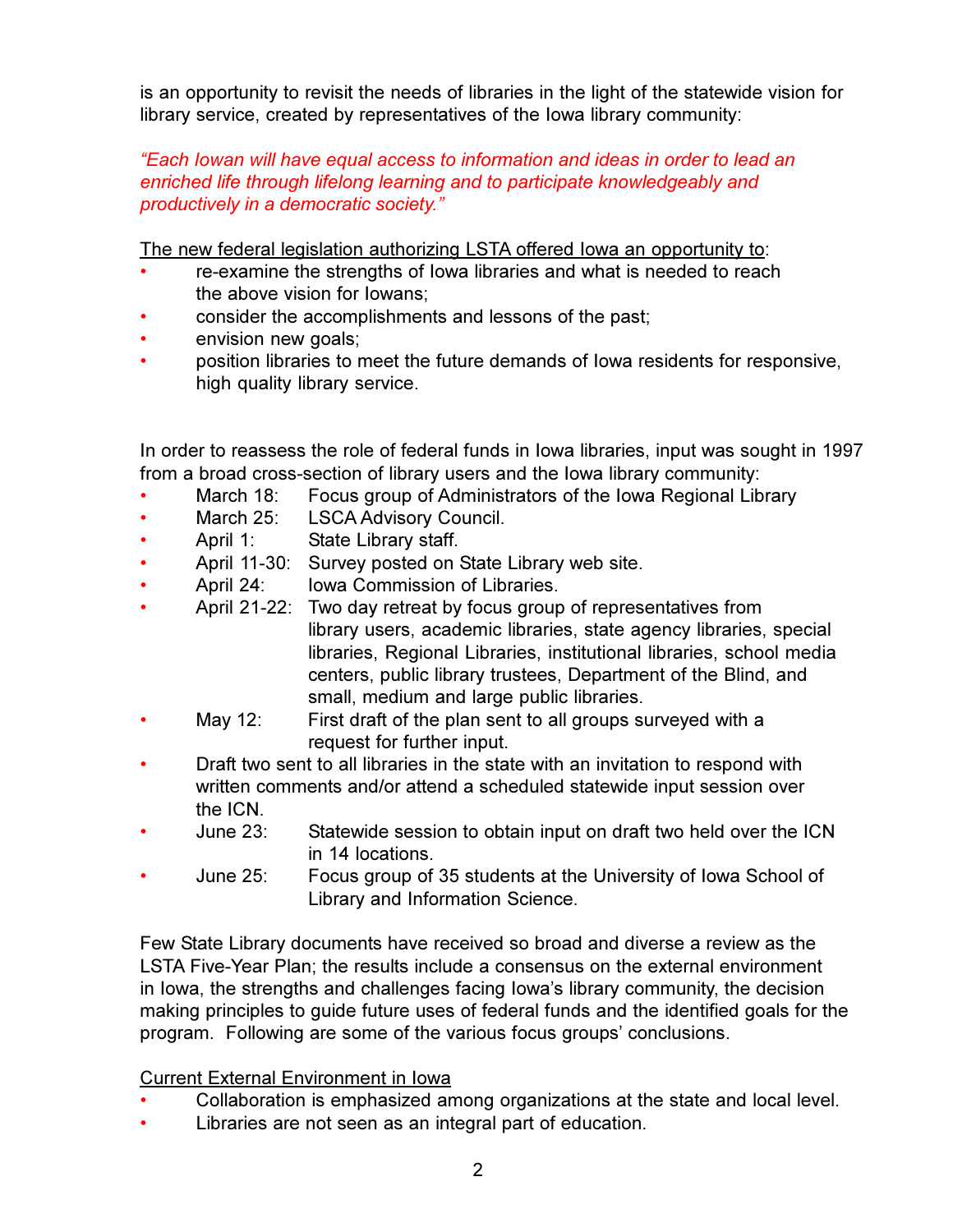- $\bullet$ Some view the Internet as a replacement for libraries.
- Rates of illiteracy are increasing among segments of the population, particularly at-risk families.
- Some perceive that libraries are duplicating service.  $\bullet$
- lowa has a state-of-the-art telecommunications infrastructure: the lowa Communications Network (ICN) and the State of Iowa Libraries Online (SILO) network.

#### **Strengths of Iowa's Library Community**

- Strong history of networking and resource sharing among different types and sizes of lowa libraries.
- Staff commitment to excellence in library service is high.
- Strong leadership from the State Library and the Regional Libraries.  $\bullet$
- $\bullet$ lowa's rich technological assets.
- Libraries are part of the Iowa Communications Network infrastructure.  $\bullet$

#### **Challenges Facing Iowa's Library Community**

- Inequitable funding on the local level, resulting in inequities in library service.
- $\bullet$ Limited development of partnerships with other agencies and organizations.
- Limited access to training for staff, especially in the area of technology.  $\bullet$
- $\bullet$ Limited training for public library trustees.
- $\bullet$ Inadequate measurements of the impact of libraries on individuals and communities.
- Unequal access to technology and the Internet.
- $\bullet$ Increased demand for library service in the state.

#### **Decision Making Principles**

To develop principles to guide decisions about the future use of federal funds, focus groups and the LSTA Five-Year Plan Advisory Committee reviewed successful LSCA projects and identified the factors that made these projects successful. Using these success factors as the basis of their recommendations, the consensus was that the use of LSTA funds should:

- Have a major impact on library service to lowans.
- Level the playing field--increase access to information.  $\bullet$
- Have a statewide benefit.  $\bullet$
- Foster cooperation, resource sharing, partnerships.
- Involve multitype and different size libraries.  $\bullet$
- Encourage innovation.
- Emphasize evaluation.  $\bullet$

#### **Identified Goals**

The culmination of the input was the development of the goals and activities, procedures, and methodologies for evaluation described in this document.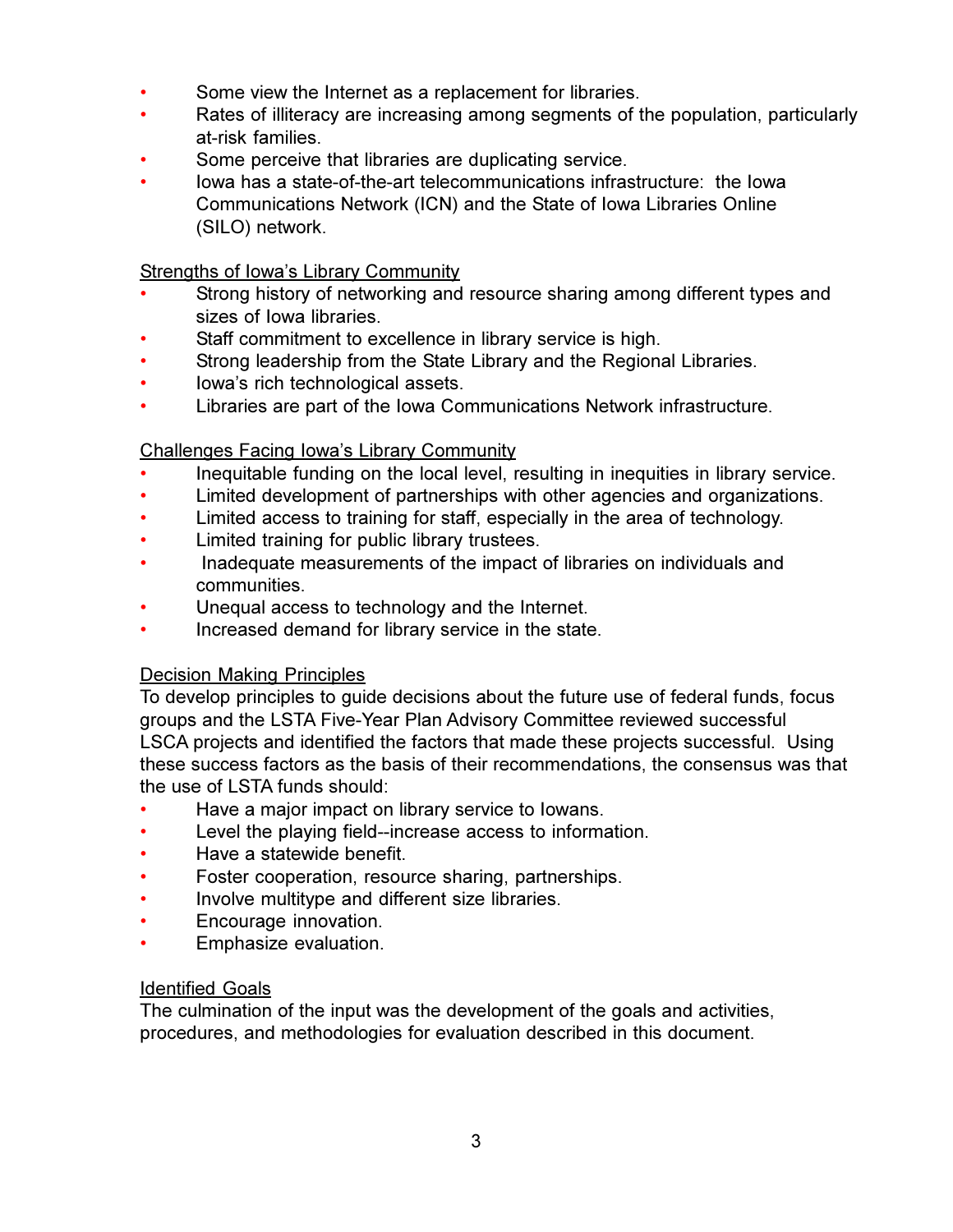### II. Iowa's Library Needs

Participants on the 1994 Unified Plan for Library Service in Iowa Task Force. representing all types and sizes of libraries in lowa, worked for nearly a year to determine the needs of lowa libraries:

1. Iowans need to be able to use libraries to obtain the information and materials they want, when they want them, and in a format that meets their needs.

Rationale: Information is critical to economic and personal development in today's society. The vast quantities of information now produced require new approaches to organization and distribution of information to lowans. Libraries play a unique role in the delivery of information and are positioned to play a leadership role in development of new information systems in the state.

2. Iowa libraries need to be centers for lifelong learning providing every lowan with opportunities for education, enrichment and enjoyment.

Rationale: Whether someone is looking for the latest best seller, coming for story hour, researching butterflies, the records of political candidates, or how to start a small business, library resources are critical to lowans' quality of life.

3. Iowans need to be made aware of the wide range of library resources and services available and their value

Rationale: All lowans must understand and appreciate the importance and value of libraries to communities and individuals. Librarians need the resources and expertise to educate the general public and to take advantage of opportunities for additional support.

4. Iowa libraries need to collaborate with each other and with other organizations and individuals to increase availability of resources for each lowan.

Rationale: Existing cooperation among libraries focuses on materials. There is potential for other forms of cooperation; however, legislation, programs, policies and funding must allow and encourage them.

5. Iowans need to be served by knowledgeable, well-trained staff.

Rationale: As in any organization, it is the people who provide services and plan for the future. While high commitment is a trademark of lowa library personnel, it alone is not enough to provide the library services of the future. Without ongoing training, the ability of library personnel to perform their required duties diminishes as new techniques and technologies emerge. Continuing education keeps staff vital and able to meet future challenges.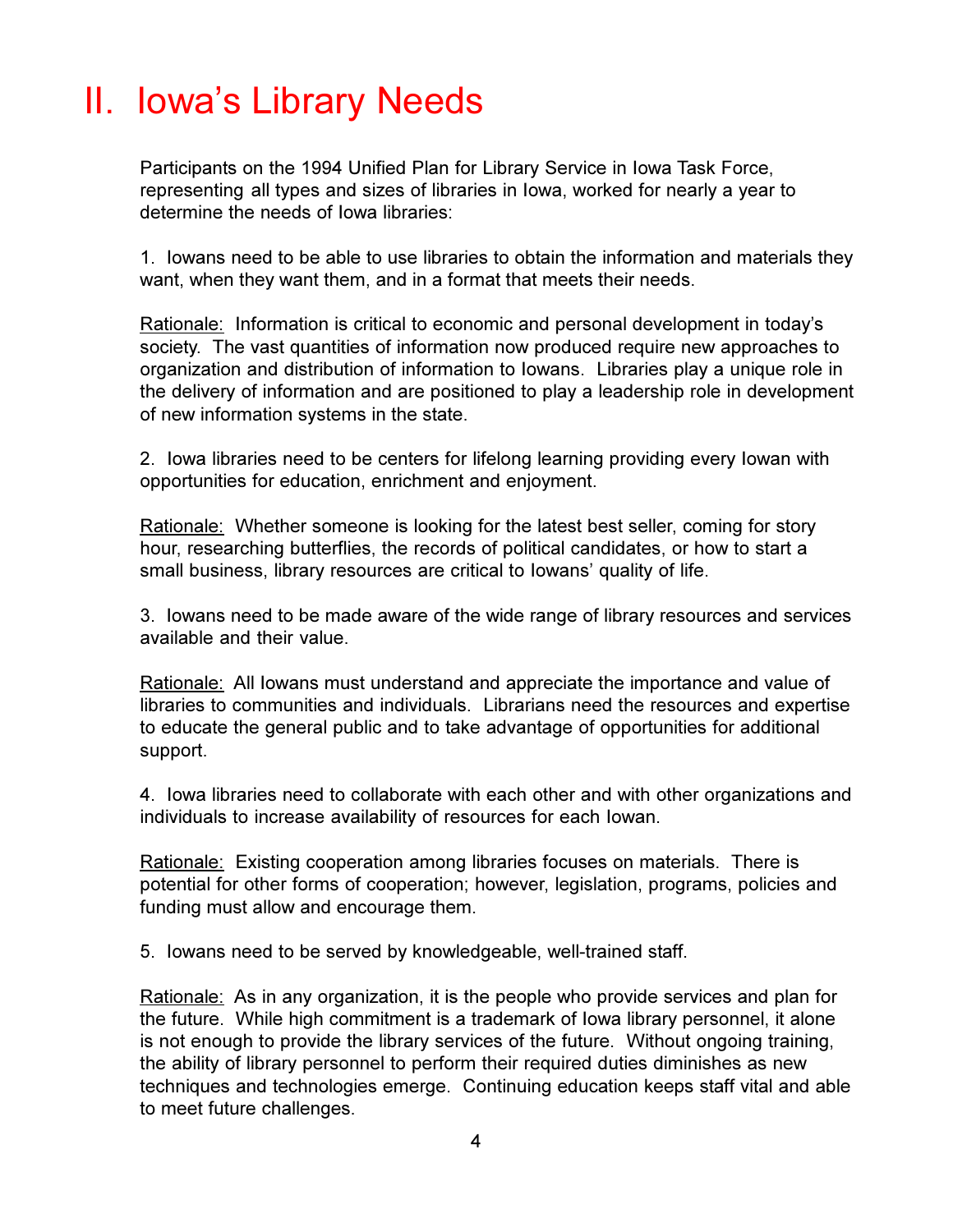While few members of the focus groups for LSTA were involved in the Unified Plan Task Force, the needs identified by the focus groups in 1997 closely resemble those of the Task Force in 1994. The LSTA focus groups determined four major needs for the state's libraries:

- $1<sub>1</sub>$ Expanded access to information and materials.
- $2.$ Knowledgeable and well-trained library staff, public library trustees and library users.
- $3.$ Better focus and utilization of services through increased resource sharing and partnerships.
- Continued State Library leadership, programs and services. 4.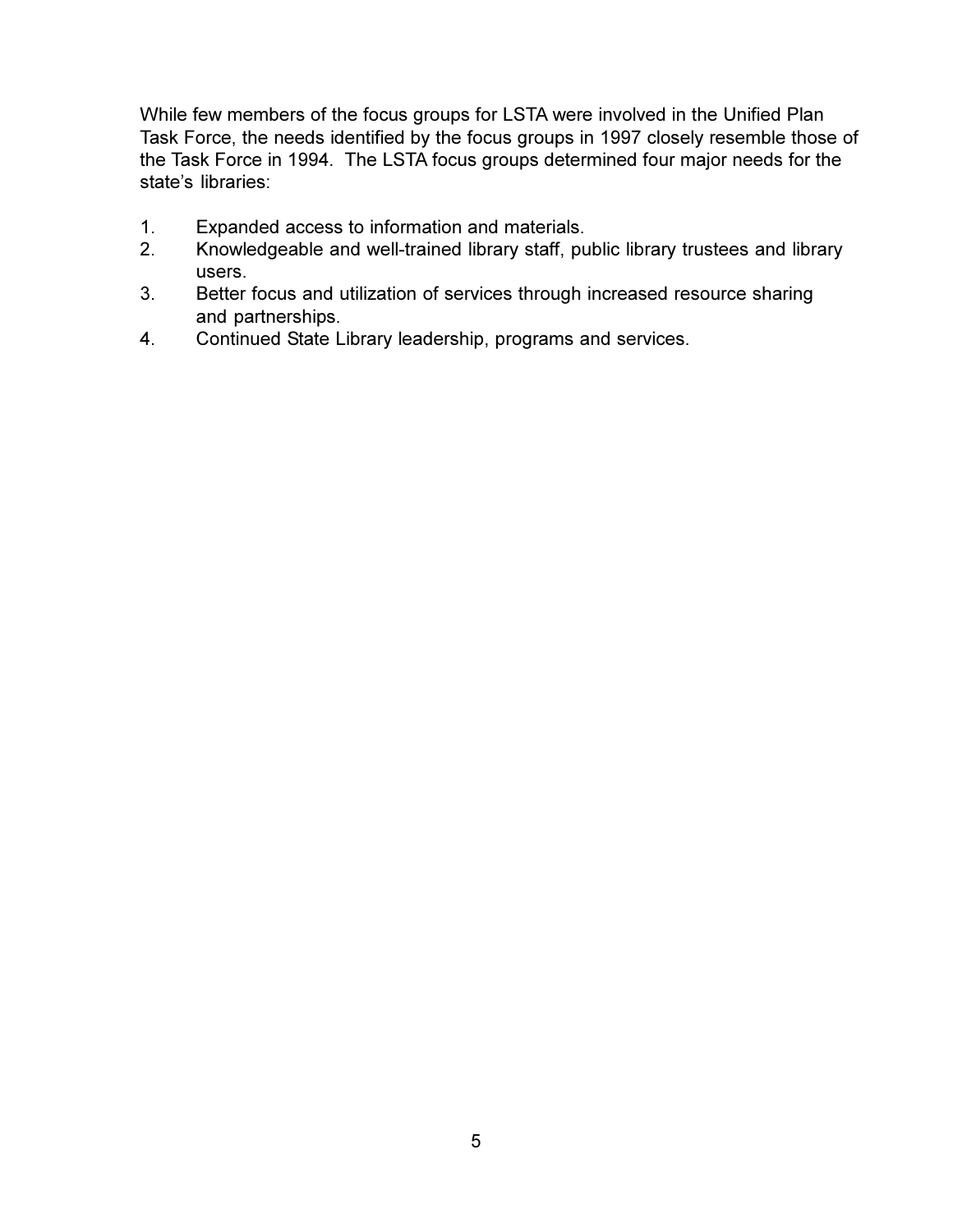### III. LSTA Goals for lowa

Goal 1: To provide all lowans with expanded access to information and materials through the State of Iowa Libraries Online (SILO) network.

- $A_{1}$ **LSTA Purposes:**
- Establish or enhance electronic linkages among or between libraries.
- Link libraries electronically with educational, social, or information networks.
- $\bullet$ Assist libraries in accessing information through electronic networks.
- $B<sub>1</sub>$ Activities/Procedures
	- $1_{-}$ Provide all public libraries with subsidized access to online databases currently offered on SILO as well as low cost access to additional databases.
		- Continually compare the cost effectiveness/need of current databases a. on SILO (i.e. OCLC's FirstSearch) with similar products.
		- Identify and pursue additional statewide database licenses based upon  $b<sub>1</sub>$ input from libraries.
	- $2<sub>1</sub>$ Continue access to SILO Locator and Iowa Union List of Serials through SILO.
		- Encourage libraries of all types to contribute records to the statewide a. online bibliographic database, SILO Locator and the Iowa Union List of Serials.
		- Facilitate the preprocessing and loading of records into the SILO Locator. b.
		- Enhance features to facilitate use of SILO, including collection C. management features.
	- 3. Facilitate low cost access to online databases through SILO for all types of libraries serving customers of public, school, academic, Regent, and special libraries.
		- Encourage libraries to do retroconversion of bibliographic records. a.
		- $b -$ Encourage consortial arrangements to purchase additional databases on SILO.
		- C. Offer databases of interest to school, academic, Regent and special libraries
	- 4. Facilitate the identification and digitization of unique Iowa resources via SILO.
		- Seek out and make available electronic lowa-specific information through a. SILO.
		- Encourage agencies to provide electronic access to lowa state b. documents.
		- Provide census information online via SILO  $C_{1}$
	- 5. Advocate access to libraries and information services, including the Internet, for all lowans including those with disabilities, with limited-English speaking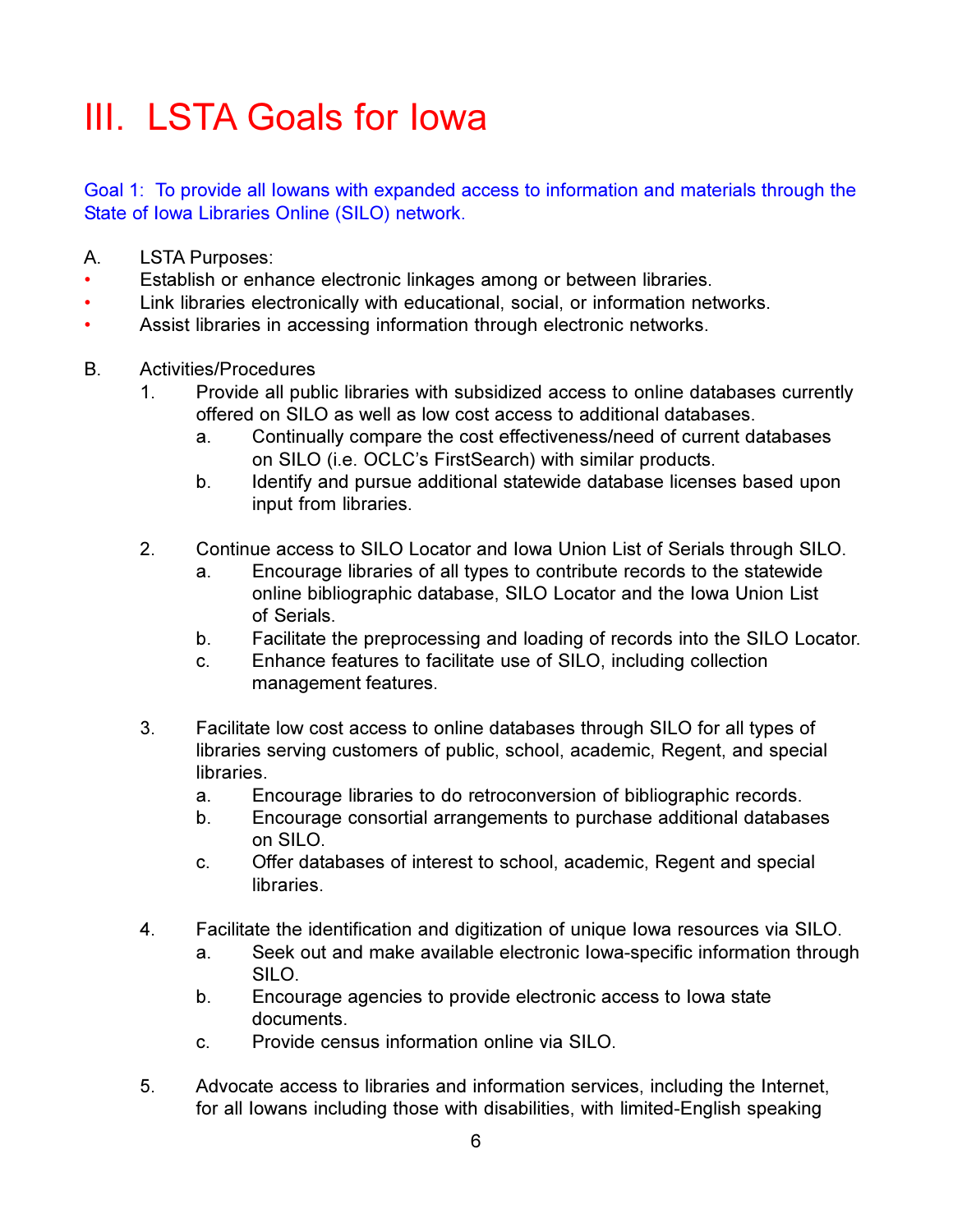abilities, and those who are institutionalized.

- Encourage access to SILO and training for institutional library staff. a.
- Partner with the Regional Library consultants to provide assistance b. to libraries serving disabled lowans and those with limited-English speaking abilities.
- Assist libraries proposing innovative service to under-served lowans. C.
- Explore methods for making Internet access in libraries available to  $d_{-}$ persons with disabilities.
- 6. Promote library participation in the statewide fiber optic network, the lowa **Communications Network (ICN).** 
	- Consult with libraries on installation of ICN two-way interactive video a. meeting rooms.
	- b. Expose libraries to the versatility and convenience of the network through workshops and meetings over the ICN.
	- Provide a statewide workshop on distance learning and teaching via C. the ICN.
- $C_{\cdot}$ Methods of Evaluation and Timeline for Goal I
	- $1<sub>1</sub>$ FY98 Benchmark: number of libraries participating in SILO Interlibrary Loan  $(ILL)$   $%$  of total).
		- 513 of 1,940 are currently participating.  $\bullet$
		- 26.4% of all lowa libraries are currently participating.
		- FY02 Demonstration of progress: number of additional participants.
		- Increase number of participants by 200 libraries.
		- Increase number of participants by 38.9%.
		- Total SILO ILL participants will be 713, or 36.7% of all lowa libraries.  $\bullet$
	- $2.$ FY98 Benchmark: number of multitype libraries participating in SILO ILL. 88 multitype libraries currently participate in SILO ILL.  $\bullet$ FY02 Demonstration of progress: number of new multitype libraries participating.
		- 100 additional multitype libraries will participate.
		- Total number of multitype participants will be 188.  $\bullet$
	- $3<sub>1</sub>$ FY98 Benchmark: number of current FirstSearch participants.
		- There are currently 550 FirstSearch participants.

FY02 Demonstration of progress: increase number of FirstSearch participants by approximately 50%, or 825.

- 4. FY98 Benchmark: number of searches done through FirstSearch.
	- There were approximately 15,000 <u>full-text</u> searches done in FY97.
	- There were approximately 405,927 searches done in FY97.

FY02 Demonstration of progress: increase number of full text and other searches by 30%.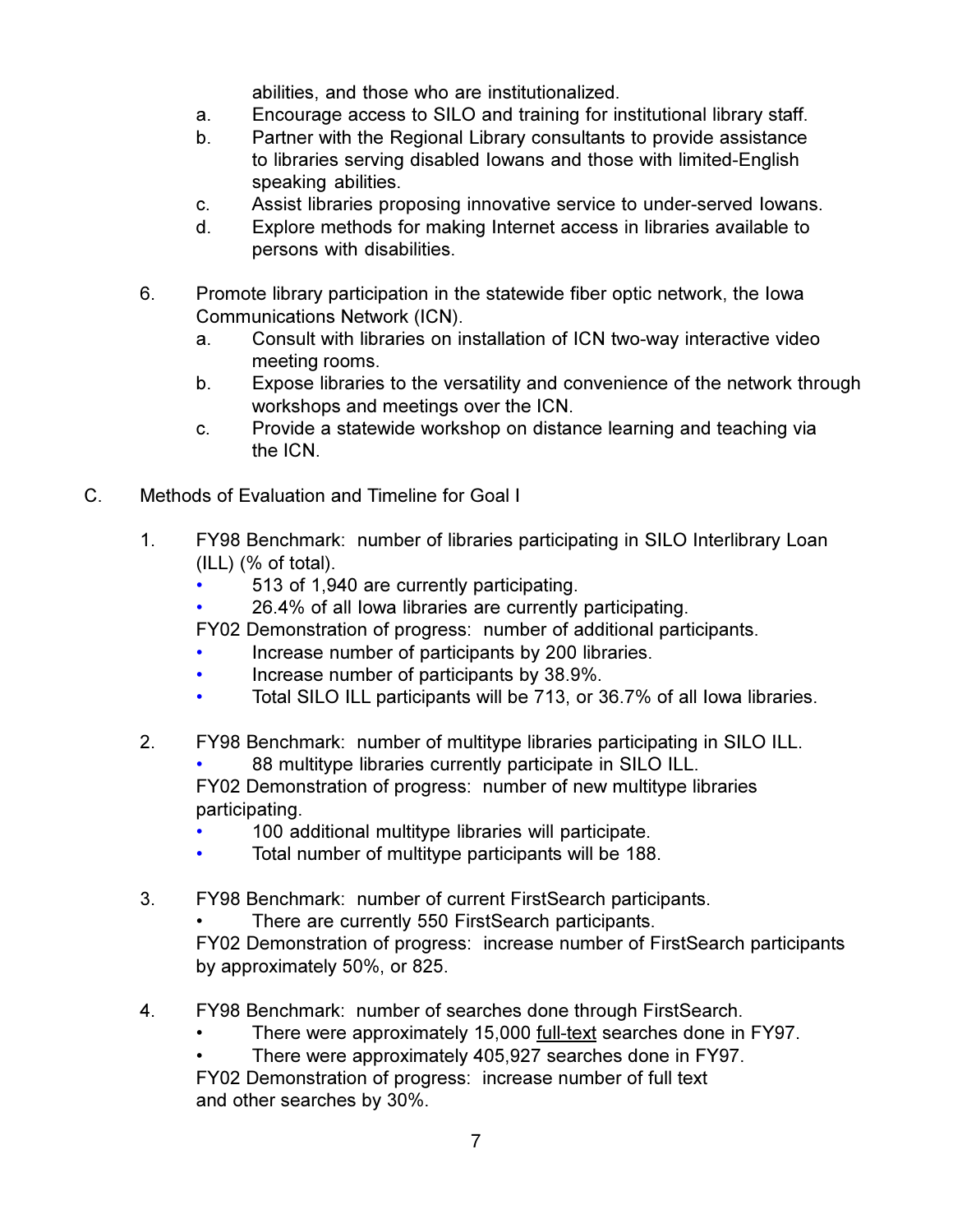- $5<sub>1</sub>$ FY98 Benchmark: number of state institution libraries with Internet access. There are currently 8 state institution libraries with Internet access. FY02 Demonstration of progress: increase in number of state institution libraries with Internet access.
	- There will be 5 additional state institution libraries with Internet access.
		- Total state institution libraries with internet access will be 13.
- $6.$ FY98 Benchmark: number of full-text electronic databases available on SILO. There are currently 7 FirstSearch databases which offer full text. FY02 Demonstration of progress: Increase number of full-text databases available on SILO by 25%.
- $7<sub>1</sub>$ Requirement that any LSTA recipient utilize a structured evaluation process with broad input such as the TELL-IT model. The evaluation should also measure customer impact.

Goal II: To improve library service to lowans through knowledgeable, well-trained staff and well-informed public library trustees and library users

- **LSTA Purposes**  $A_{1}$ 
	- Assist libraries in accessing information through electronic networks.  $\bullet$
- В. Activities/Procedures
	- Provide statewide coordination of continuing education opportunities in all  $1<sup>1</sup>$ areas of library service--including information technology--for public library staff.
		- Identify, in consultation with the Regional Libraries, statewide continuing a. education needs.
		- b. Disseminate an annual listing of continuing education offerings available statewide for library personnel.
		- Offer Public Library Management courses for new library staff. C.
		- Continue the development of consulting skills through ongoing training d. for providers.
	- $2.$ Facilitate training on the use of information technologies for staff in libraries serving persons with disabilities and the institutionalized.
		- Determine the level of library service currently being offered to people a. with disabilities.
		- Facilitate training to library staff serving persons with disabilities or b. institutionalized.
	- 3. Provide an annual series of statewide public trustee training programs.
		- Develop and deliver an annual series of trustee training programs based a. on identified need.
		- Offer training over the ICN in order that no trustee need travel over 75  $b_{\cdot}$ miles to a program.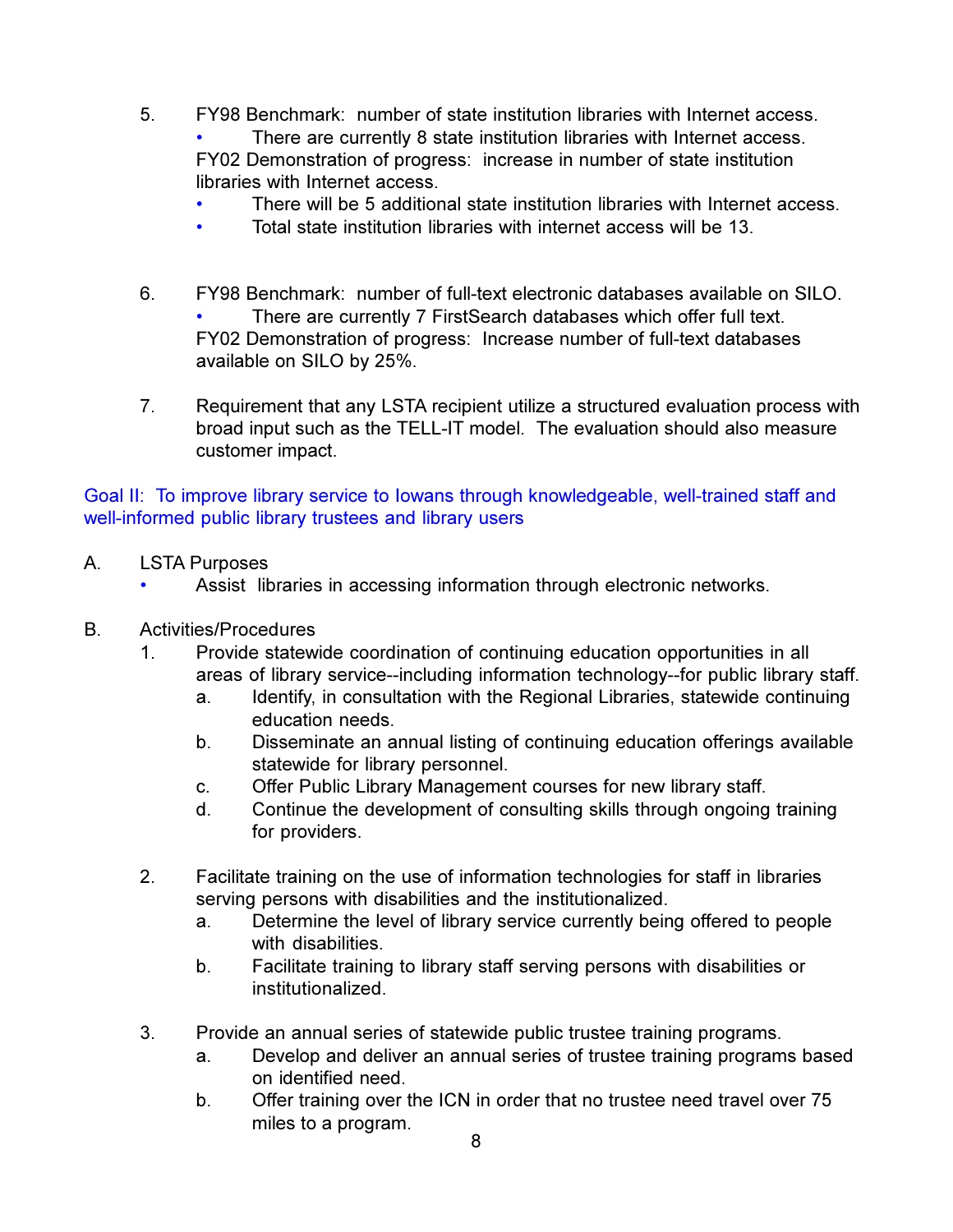- $\overline{4}$ . Inform lowans about services available from public libraries and about the importance of libraries.
	- In cooperation with the Iowa Library Association and the Regional a. Libraries staff, determine library public relations needs.
	- b. Assist with a statewide marketing program for libraries.
	- Publicize and promote libraries and library service through the monthly C. State Library newsletter, Footnotes.
	- Establish a statewide library discussion listsery. d.
	- Support the continued development of the State Library web site. e.
- 5. Support libraries in their efforts to promote reading.
	- Coordinate the statewide summer library program for children in order a. to maintain reading skills and to promote library service.
	- Establish an annual program of interest to library staff serving children.  $b_{-}$
	- Provide consulting services and workshops in the area of children's C. library services.
	- $d_{-}$ Establish a statewide children services discussion listsery.
	- $e<sub>1</sub>$ Showcase libraries with successful adult literacy programs.
	- $f_{\cdot}$ Support public libraries in their efforts to promote adult reading through reading groups, etc.
- 6. Partner with the Regional Libraries to increase the effective use of the SILO network through continued training of library and agency personnel.
	- Deliver training to meet the identified needs of lowa librarians. a.
- $7<sub>1</sub>$ Develop a statewide library leadership training program.
	- Identify the components of a leadership training program with input from a. a statewide library task force.
	- Provide speakers for the program. b.
	- Assist librarians unable to pay for attendance at the leadership training  $\mathbf{C}$ . program.
- $C_{\cdot}$ Methods of Evaluation and Timeline for Goal II
	- $1<sup>1</sup>$ FY98 Benchmark: number of library staff attending continuing education offered through the State Library and Regional Libraries.
		- To be determined.
		- FY02 Demonstration of progress: increase in number of library staff attending continuing education.
		- To be determined.  $\bullet$
	- $2.$ FY98 Benchmark: Number of public library trustees attending continuing education opportunities.
		- 514 of 3,210 trustees (16%) attended at least 1 continuing education  $\bullet$ opportunity.

FY02 Demonstration of progress: Increase in number of trustees attending continuing education. a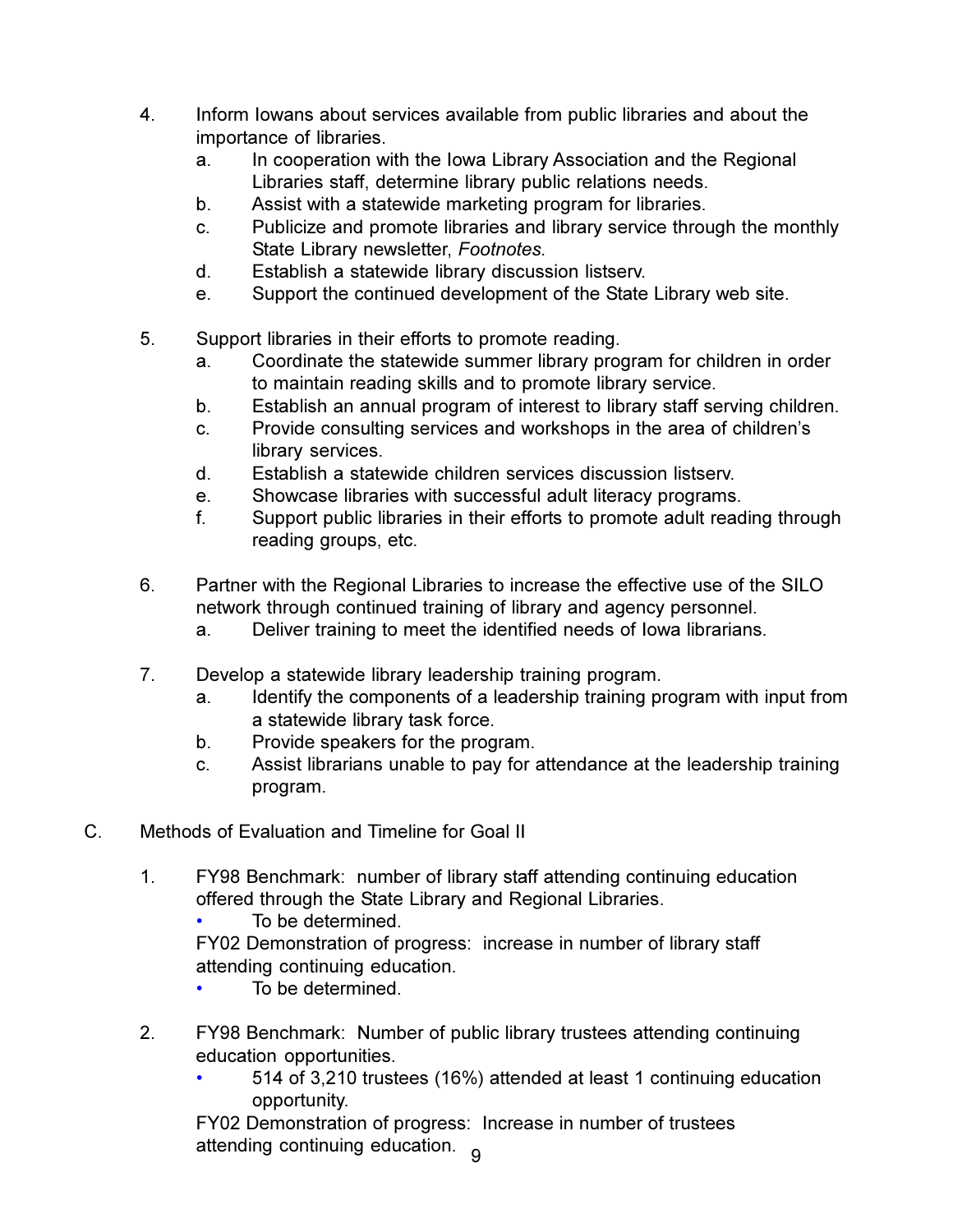- An additional 200 trustees will attend at least 1 continuing education opportunity: a 38.9% increase.
- A total of 714 trustees (22.2%) will attend at least 1 continuing education  $\bullet$ opportunity.
- 3. FY98 Benchmark: Total number of continuing education opportunities attended by library trustees.

Library trustees attended 773 continuing education opportunities FY02 Demonstration of progress:

- Library trustees will attend an additional 227 continuing education opportunities, an increase of 29.3%.
- Library trustees will attend a total of 1,000 continuing education opportunities.
- 4. FY98 Benchmark: Number of non-graphical hits on the State Library web site.
	- There are currently an average of 8,000 non-graphical hits on the State Library web site per day.

FY02 Demonstration of progress: Increase in the number of hits on the State Library web site.

- There will be an increase of 4,000 non-graphical hits per day against the web site, an increase of 50%.
- $\bullet$ On average, there will be 12,000 non-graphical hits per day.
- 5. Requirement that any LSTA recipient utilize a structured evaluation process with broad input such as the TELL-IT model. The evaluation should also measure customer impact.
- 6. Preparation and administration of a pre- and post-tests to attendees of continuing education programs offered by the State Library to determine learning and satisfaction of participants.
- $7.$ FY98 Benchmark: Number of persons attending children's programs annually.
	- 641,000 persons attended children's programs.

FY02 Demonstration of progress: Increase in the number of persons attending children's programs.

- An additional 109,000 persons will attend children's programs annually, an increase of 17%.
- $\bullet$ 750,000 persons will attend children's programs.

#### Goal III: To meet lowans' increasing demand for information and library services by identifying and encouraging resource sharing and partnerships.

- A. LSTA purposes:
- Encouraging libraries in different areas, and encouraging different types of libraries, to establish consortia and share resources.
- Assisting libraries in accessing information through electronic networks.
- Targeting library and information services to people of diverse geographic, cultural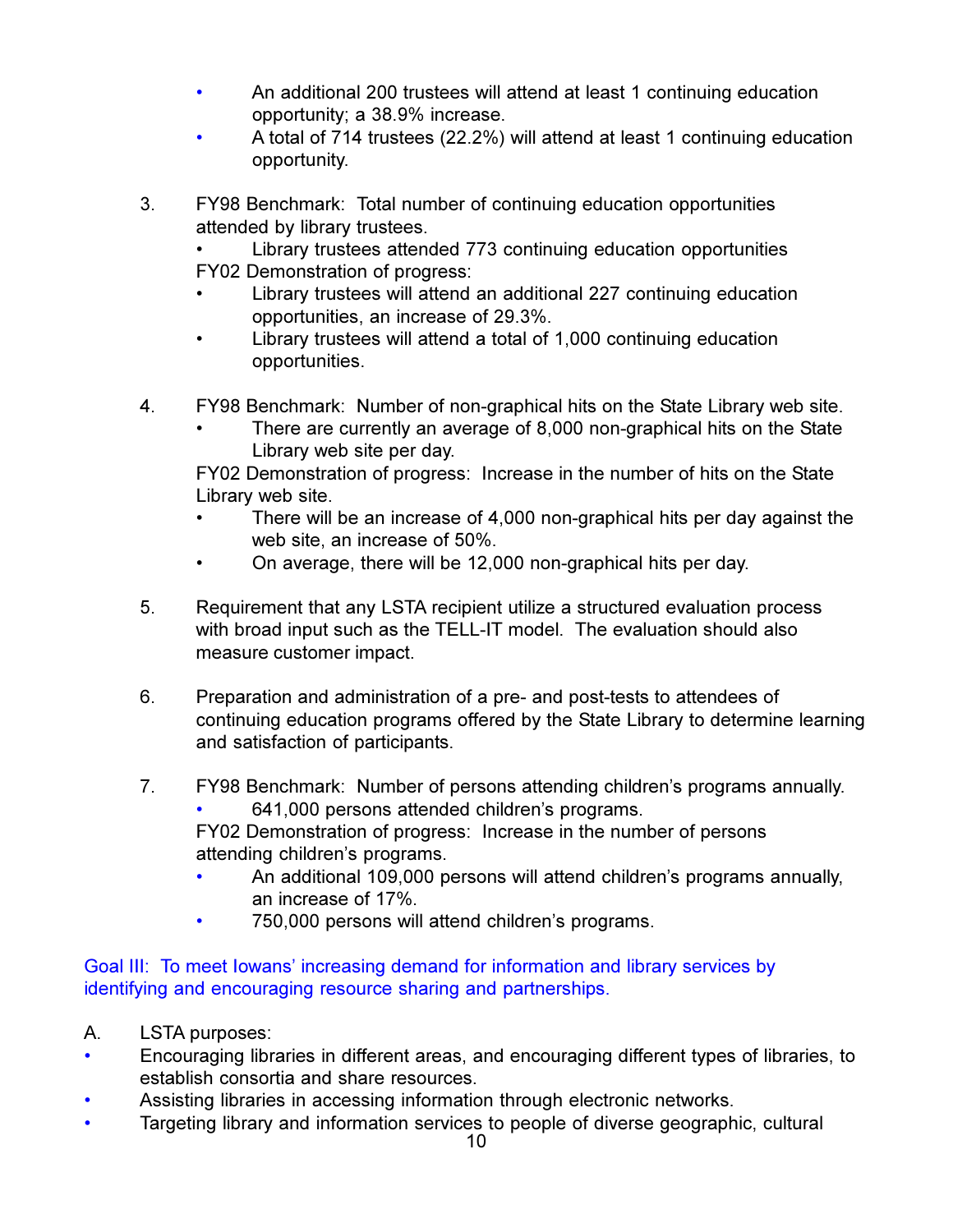and socioeconomic backgrounds; individuals with disabilities; people with limited functional literacy or information skills; and persons having difficulty using a library; under-served urban and rural communities, including children (birth through 14) from families with incomes below the poverty line.

- $B_{\cdot}$ Activities/Procedures
	- Increase participation by all types of libraries in SILO ILL, the statewide  $1<sub>1</sub>$ interlibrary loan program.
		- Establish a task force to develop a statewide plan for interlibrary loan a. between schools and other types of libraries.
		- b. Implement the recommendations of the multitype Interlibrary Loan Task Force upon acceptance.
		- C. Facilitate training on the use of SILO ILL with multitype libraries by intermediate service providers (i.e. Regional Library Systems, Area Education Agencies, etc.).
		- Encourage libraries to offer public access to Internet for their customers.  $\mathsf{d}$ .
	- $2<sub>1</sub>$ Model partnering with social agencies, state agencies and schools on the state agency level.
		- Initiate discussions with other statewide agencies on possible cooperative a. projects.
		- Offer information and education on SILO to other statewide agencies. b.
		- C. Support liaisons from the State Library to other statewide agencies.
	- $3_{-}$ Focus on at-risk families, children age five and under, and the elderly by encouraging libraries to partner with social agencies, day care centers, senior citizen centers and schools in order to identify and provide library service to these under-served groups.
		- Encourage libraries to identify agencies which serve at-risk families, a. children age five and under, and the elderly in their community.
		- $b<sub>1</sub>$ Encourage innovative library projects which demonstrate cooperation with agencies to better serve these populations.
		- Establish a task force to develop a statewide plan for library services  $C_{1}$ for at-risk youth.
		- d. Implement the recommendations for the At-Risk Youth Library Task Force when accepted.
	- 4. Promote partnerships between libraries and museums to deliver more access to information for lowans.
		- Encourage innovative cooperative projects between museums and a. libraries.
		- b. In partnership with the Department of Cultural Affairs, make museum resources available online through SILO.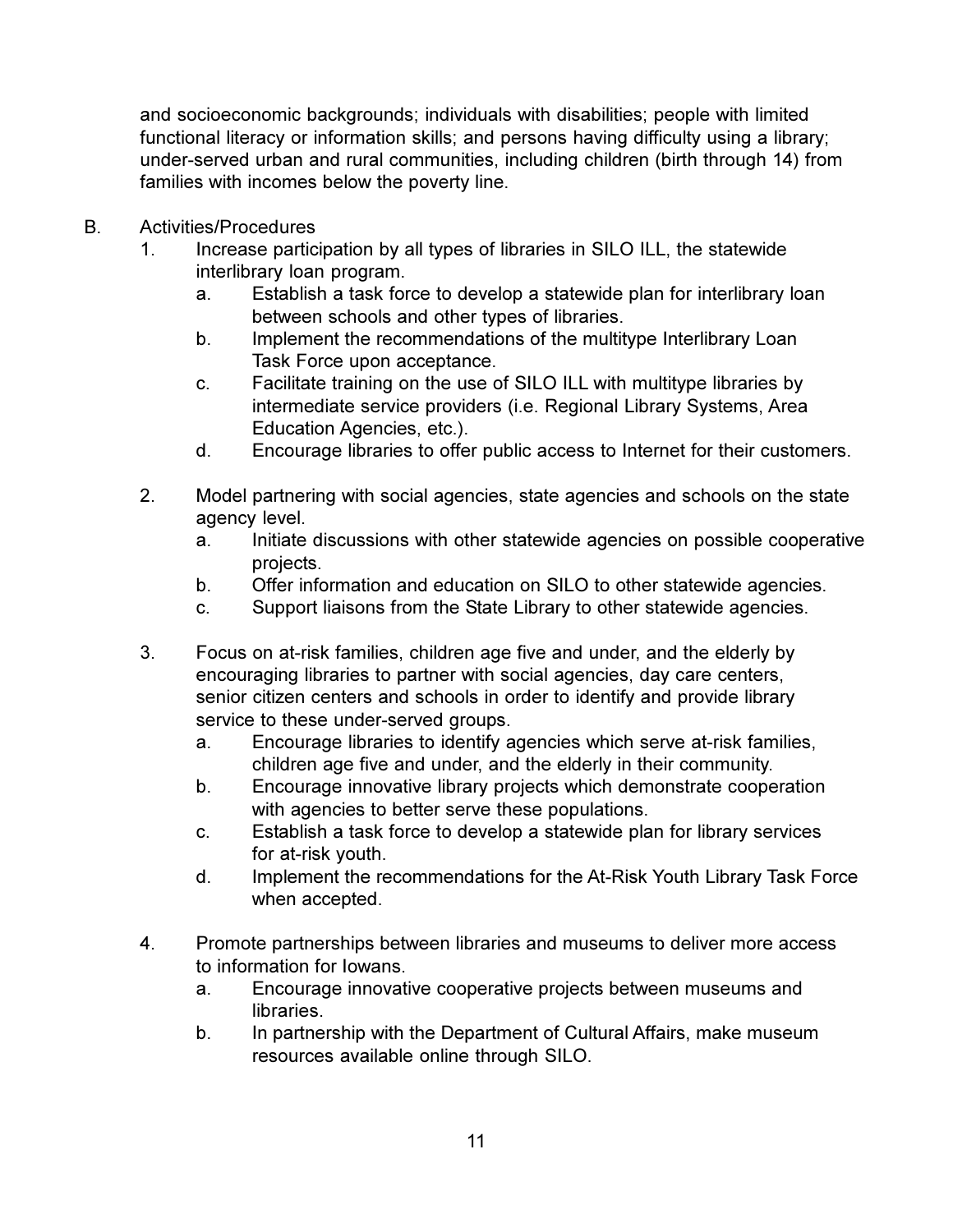- 5. Increase the breadth of audiovisual materials available to lowa residents through the State Library.
	- Seek input from the library community on their audio-visual (AV) needs a. and the State Library's role in meeting those needs.
	- Develop and implement a comprehensive collection development plan  $b_{-}$ for AV based on survey data.
	- Monitor developments in AV technology. C.
	- Digitize and make available on SILO the State Library AV catalogs. d.
	- Expand SILO to include automated online bookings of AV for libraries.  $e<sub>1</sub>$
	- $f_{\cdot}$ Increase awareness of State Library AV materials among libraries.
- 6. Support cooperative projects, including linked catalogs and the use of emerging technologies to enhance access to resources.
	- a. Encourage cooperative innovative projects, through demonstration projects, training and equipment.
- $7.$ Identify and recognize innovation and best practice in the delivery of library services.
	- a. In consultation with the LSTA Advisory Council, the Iowa Library Association, the Regional Libraries, the Iowa Commission of Libraries and the lowa library community, identify innovative and outstanding library service
	- Stimulate the introduction and testing of new technologies in lowa b. libraries. Work collaboratively with libraries to evaluate the project and share findings locally, regionally and statewide.
- 8. Encourage, in cooperation with the Regional Libraries, more rapid material and information delivery.
	- Determine current statewide average length of time for delivery of ILL. a.
	- Identify benchmarks for acceptable delivery time for interlibrary loan. b.
	- Provide information to SILO ILL participants on the acceptable length  $\mathbf{C}$ . of time from receipt of request to final resolution.
- $C_{\cdot}$ Methods of Evaluation and Timeline for Goal III
	- $1<sub>1</sub>$ FY98 Benchmark: number of multitype libraries participating in SILO. 88 multitype libraries currently participating.
		- FY02 Demonstration of progress: number of new multitype libraries participating.
			- 100 additional multitype libraries will participate.
		- Total number of multitype participants will be 188.  $\bullet$
	- $2.$ FY98 Benchmark: number of public access Internet computers in public libraries.

There are currently 173 public access computers in public libraries FY02 Demonstration of progress: increased number of public access Internet computers.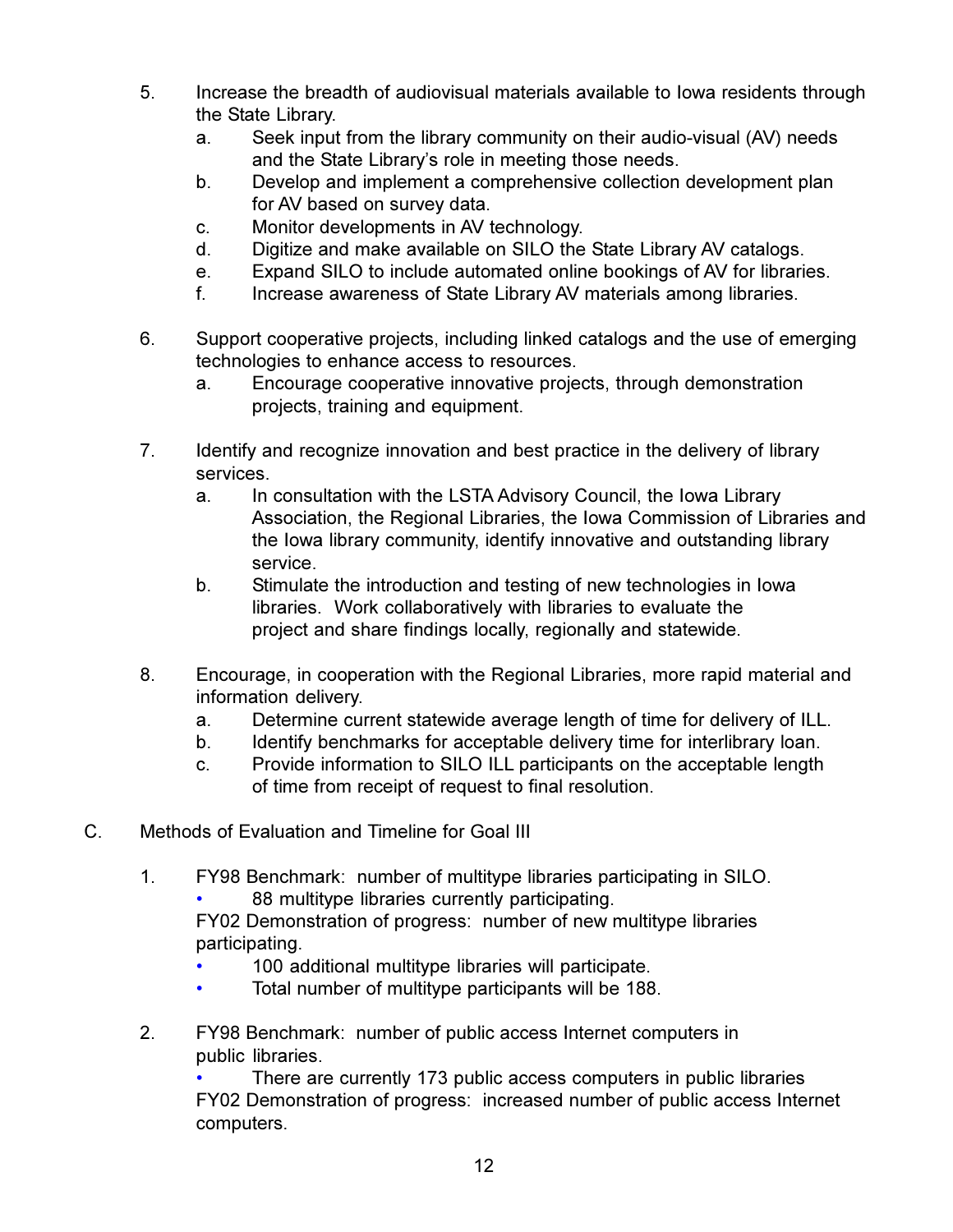- $\bullet$ There will be an additional 327 public access Internet computers, an increase of 189%.
- There will be 500 public access Internet computers in public libraries.  $\bullet$
- $3<sub>1</sub>$ FY98 Benchmark: number of persons served by each public access Internet computer.
	- On average, each public access Internet computer serves 16,400 people. (lowa's population divided by number of public access computers).

FY02 Demonstration of progress: increased number of public access computers per capita.

- On average, each public access Internet computer will serve 5,680 people.
- 4. FY98 Benchmark: average length of time from SILO interlibrary loan initiation to delivery of materials. To be determined. FY02 Demonstration of progress: Length of time from initiation of request to delivery is reduced.
- 5. FY98 Benchmark: number of libraries initiating interlibrary loan requests through SILO.
	- 513 of 1,940 are currently participating in SILO ILL.
	- 26.4% of all lowa libraries are currently participating.

FY02 Demonstration of progress: increased number of libraries initiating interlibrary loan requests through SILO.

- There will be 713 libraries participating in SILO ILL.
- 6. FY98 Benchmark: number of libraries with Z39.50-compliant catalogs.
	- There are currently 23 libraries participating in the SILO Z39.50 project.

FY02 Demonstration of progress: increased number of libraries with linked catalogs.

- There will be 11 additional libraries with Z39.50-compliant catalogs, an increase of 47.8%.
- $7<sub>1</sub>$ FY98 Benchmark: number of library/museum cooperative projects. To be determined.

FY02 Demonstration of progress: increased number of library/museum cooperative projects.

8. Require that any LSTA recipient utilize a structured evaluation process with broad input such as the TELL-IT model. The evaluation should also measure customer impact.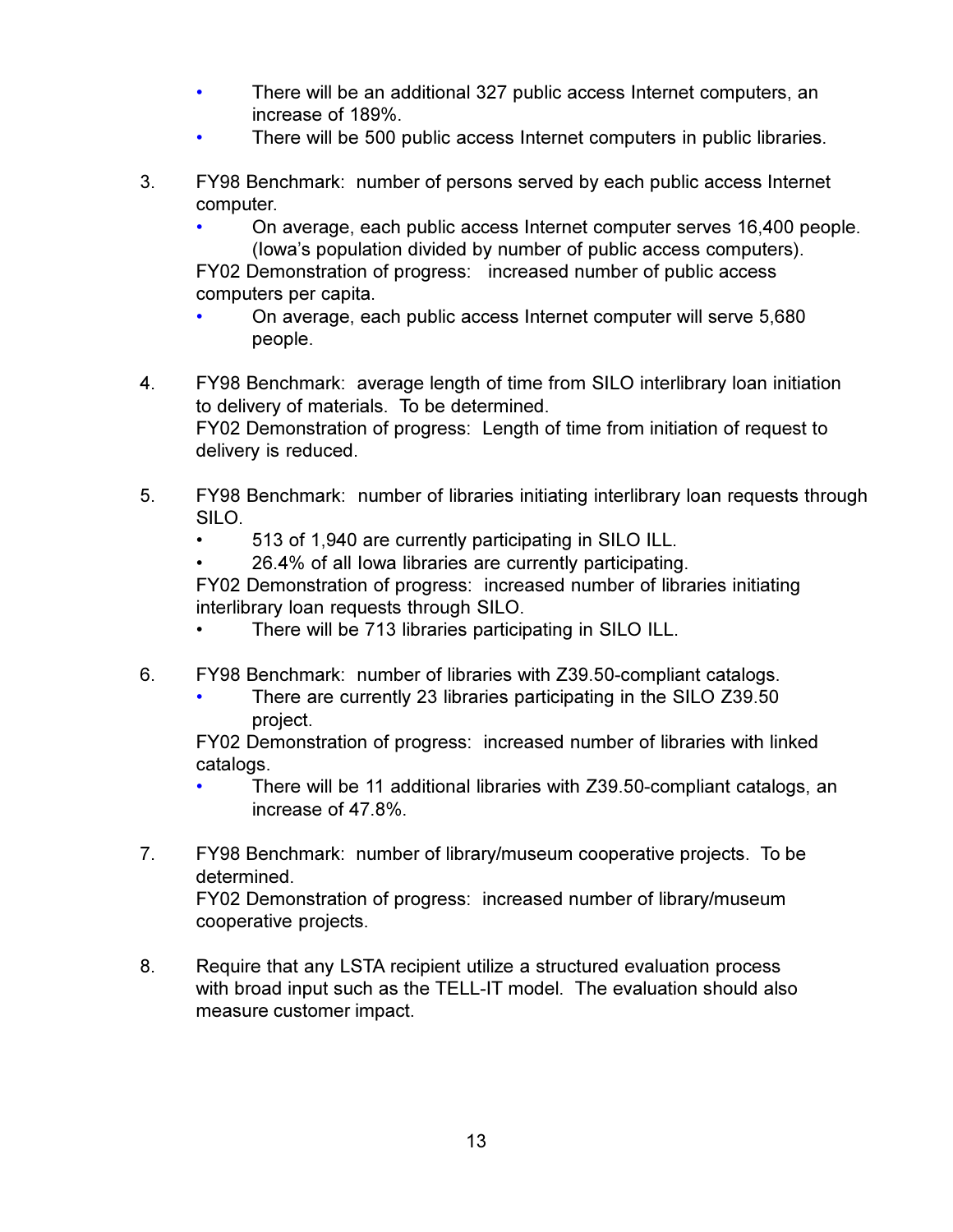#### Goal IV: To provide state level leadership and services to accomplish the LSTA **Five-Year Plan**

- $\overline{A}$ **LSTA Purposes:**
- Encouraging libraries in different areas, and encouraging different types of libraries,  $\bullet$ to establish consortia and share resources.
- Targeting library and information services to people of diverse geographic, cultural  $\bullet$ and socioeconomic backgrounds...[and] under served urban and rural communities.
- **B.** Activities/Procedures
	- Ensure equitable library and information services to people in under-served  $1<sup>1</sup>$ urban and rural communities through state-level leadership, advocacy, coordination and planning.
		- a. Support the statewide library development program through the State Library, including library consultation services, library publications, continuing education coordination, management of librarian certification, standards, Open Access and Access Plus programs, interlibrary loan, etc.
		- b. Continue to provide information on the availability of programs and consultation through education, a monthly newsletter, the State Library web site, and various State Library discussion listservs.
		- Continue to encourage public libraries to seek State Library accreditation. C.
		- Continue to encourage public librarians to seek State Library certification.  $\mathsf{d}$ .
		- Continue to provide library building consulting to public libraries. e.
	- $2<sup>1</sup>$ Increase awareness of libraries in the state.
		- Assist with a statewide survey on lowans' awareness of the services a. of Iowa libraries.
		- Assist with the production of a video outlining the services of the State, b. Regional and public libraries.
	- $3<sub>1</sub>$ Increase the library science materials available to library personnel through the State Library, in consultation with any other statewide providers within the state.
		- Support the collection with personnel. a.
		- Increase the awareness among libraries of the library science  $b_{-}$ collection at the State Library.
	- 4. Collect and disseminate library information and statistics.
		- Continue to annually survey public libraries for important statistical a. information.
		- Continue to compile and disseminate statistical information. b.
		- Expand the electronic collection of statistics to use web-based interface. C.
		- Continue to work with FSCS and gather statistical data in accordance with d. FSCS standards of data collection.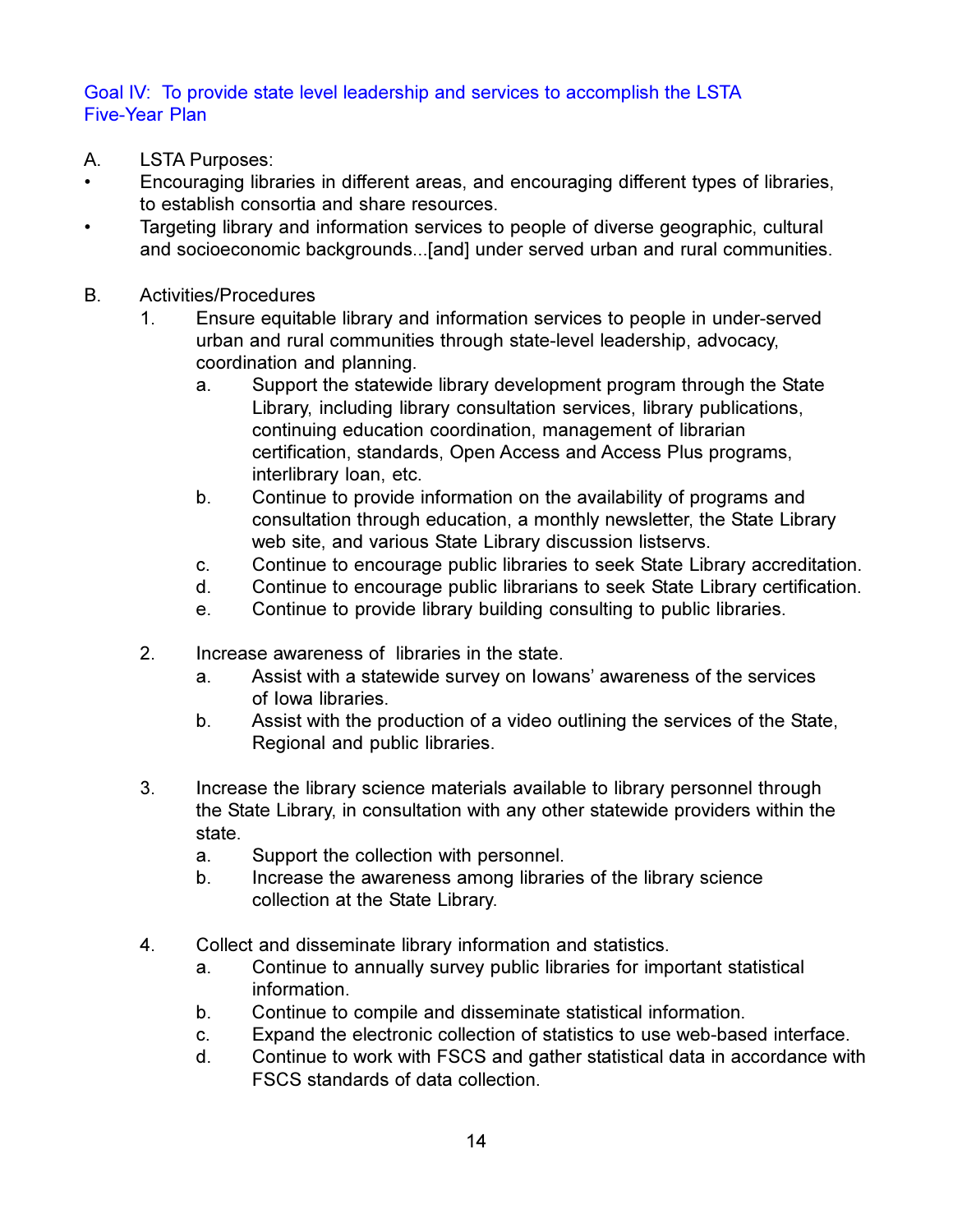- 5. Advocate for libraries at the local, Regional and state level.
	- Continue to publish and disseminate the State Library Annual Report, a. the Annual Plan of Service for State and Regional Libraries, the Pocket Digest of Library Statistics, and the monthly newsletter Footnotes.
	- b. Continue to feature local libraries and innovative projects in the monthly newsletter of the State Library, Footnotes.
- 6. To provide planning and ongoing evaluation of projects and services funded by LSTA, and to administer the LSTA program in cooperation with the Institute of **Museum and Library Services.** 
	- Compile evaluations from LSTA projects, evaluate the findings, and share a. with the lowa community and IMLS.
	- Review plans with and receive input from the LSTA Advisory Council  $b_{1}$ and the Iowa Commission of Libraries.
- $C_{-}$ Methods of Evaluation and Timeline for Goal IV
	- FY98 Benchmark: number of accredited public libraries in the state.  $1<sup>1</sup>$ 
		- There are 127 accredited public libraries, or 23.6% of the total.
		- FY02 Demonstration of progress: increased number of accredited libraries.
		- There will be an additional 50 accredited public libraries, an increase of 39.3%.
		- There will be 177 accredited libraries, or 33% of the total.
	- $2<sup>1</sup>$ FY98 Benchmark: statewide awareness of library services by lowans. To be determined.

FY02 Demonstration of progress: increased number of lowans aware of library services.

- $3<sub>1</sub>$ FY98 Benchmark: circulation of materials from the Library Science collection. To be determined. FY02 Demonstration of progress: increased circulation of the Library Science collection.
- 4. FY98 Benchmark: number of items loaned through the State Library reciprocal lending program (Open Access).
	- There are 1.9 million items loaned through the reciprocal lending program, Open Access.

FY02 Demonstration of progress: increased number of items loaned through the reciprocal lending program, Open Access.

- There will be an additional 500,000 items loaned through Open Access, an increase of 26.3%.
- The total number of loans through Open Access will be 2.4 million.
- 5. Seek input from libraries to ensure that State Library programs and consulting services continue to meet the needs of the lowa library community.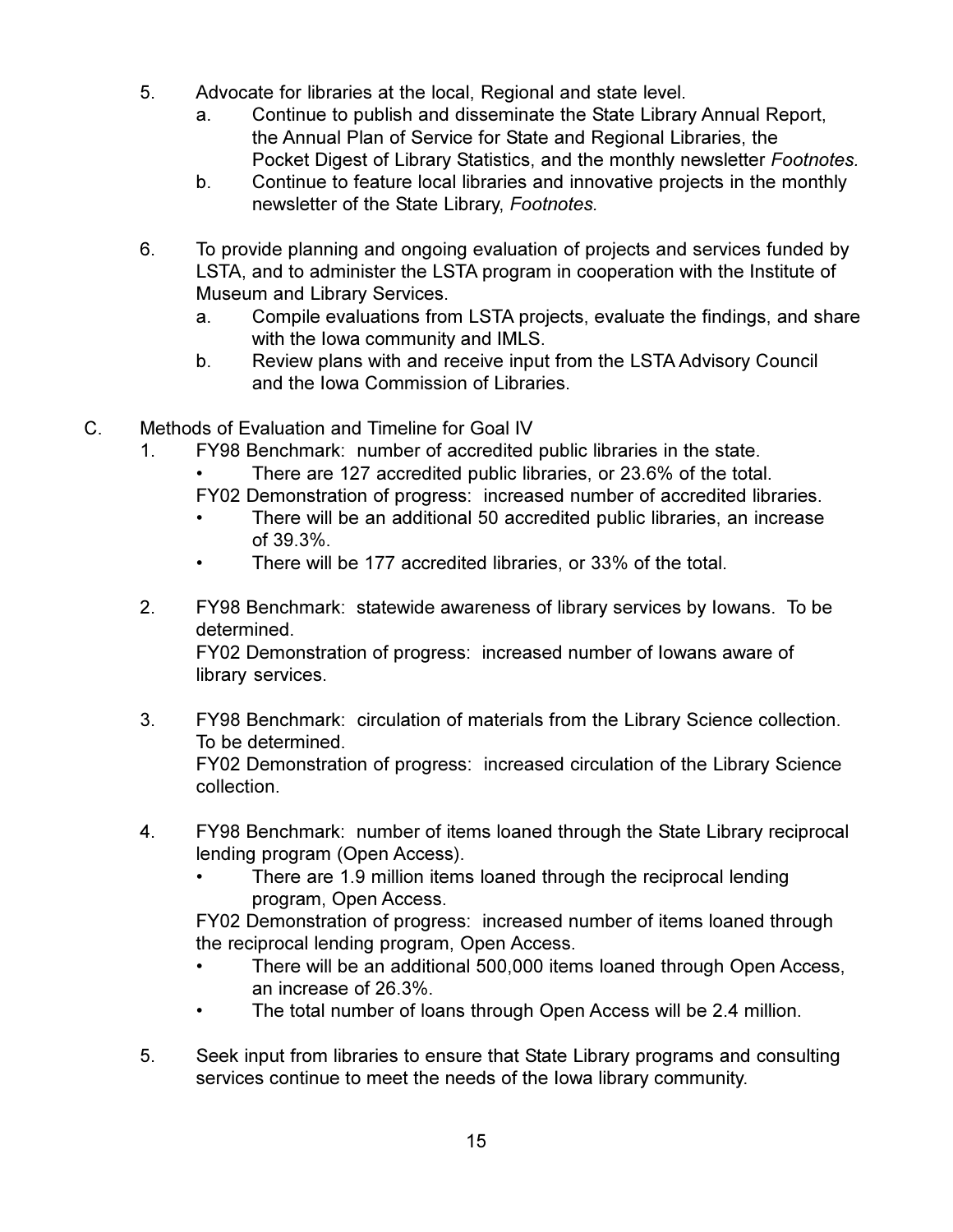Require that any LSTA recipient utilize a structured evaluation process with broad input such as the TELL-IT model. The evaluation should also measure customer impact. 6.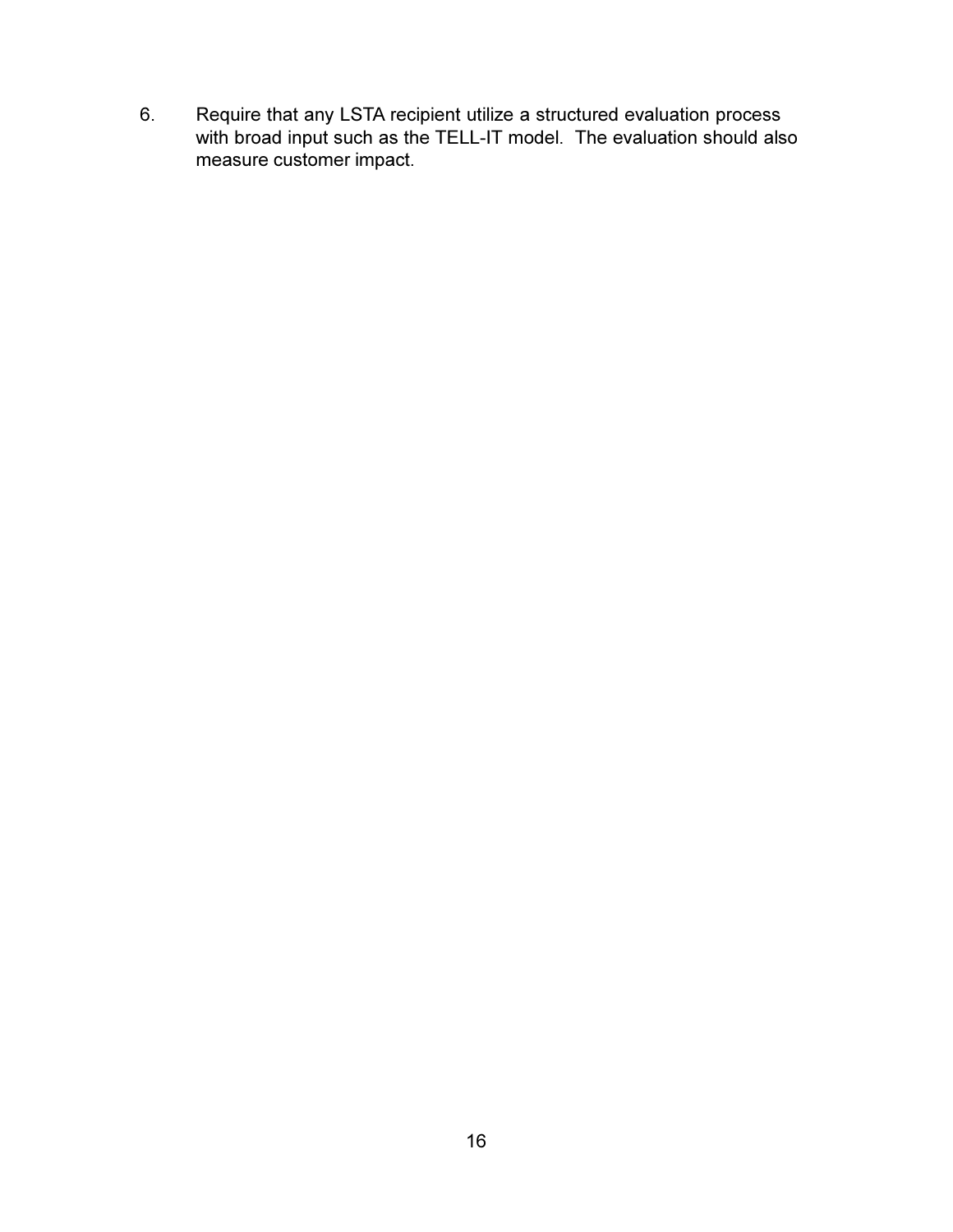### IV. Plan for the expenditure of 4% allowed for **State Library agency administration cost**

The Iowa Department of Education charges indirect costs to the State Library in order to recover costs assigned by the State for federal programs. In the past, the amount charged has been larger than allowable and, in effect, has been capped by the 6% allowable under the LSCA. It is anticipated that the entire 4% administrative costs allowed will be tapped for indirect costs by the Iowa Department of Education in the next five years.

## **V. LSTA Advisory Council**

The State Library of Iowa will work closely with two groups concerning the LSTA Five Year Plan. The lowa Commission of Libraries has fiscal, policy and rule making authority for the agency and will continue to help shape the plans and policies for LSTA. In addition, the State Library will replace the LSCA Advisory Council with an LSTA Advisory Council in order to garner input from the field. Participants will be sought from the former LSCA Advisory Council, the focus groups and the Advisory Council for the LSTA Five Year Plan. The group will include library users, representatives from all types of libraries and library trustees.

### VI. Plan for the Implementation and Dissemination of the LSTA Five Year Plan

Upon approval of the Five Year Plan by the IMLS, a copy will be made available to every library in Iowa. In addition, the Plan will be posted on the State Library web site.

### **VII. Statement of Assurances**

The State Library of Iowa certifies the following:

- The State Library of lowa has the fiscal and legal authority and capability to administer all aspects of the LSTA.
- The State Library of lowa has the authority to establish policies, priorities, critiera,  $\bullet$ procedures and administrative rules to implement all of the programs under LSTA.
- $\ddot{\phantom{a}}$ This state plan for LSTA and all revisions to the plan will be submitted to the Director of the Institute for Museum and Library Services for approval.
- The State Library of Iowa assures that it will spend no more than 4% on administrative costs.
- The State will comply with the Federal share and maintenance of effort levels described in Sec. 223 of the LSTA.